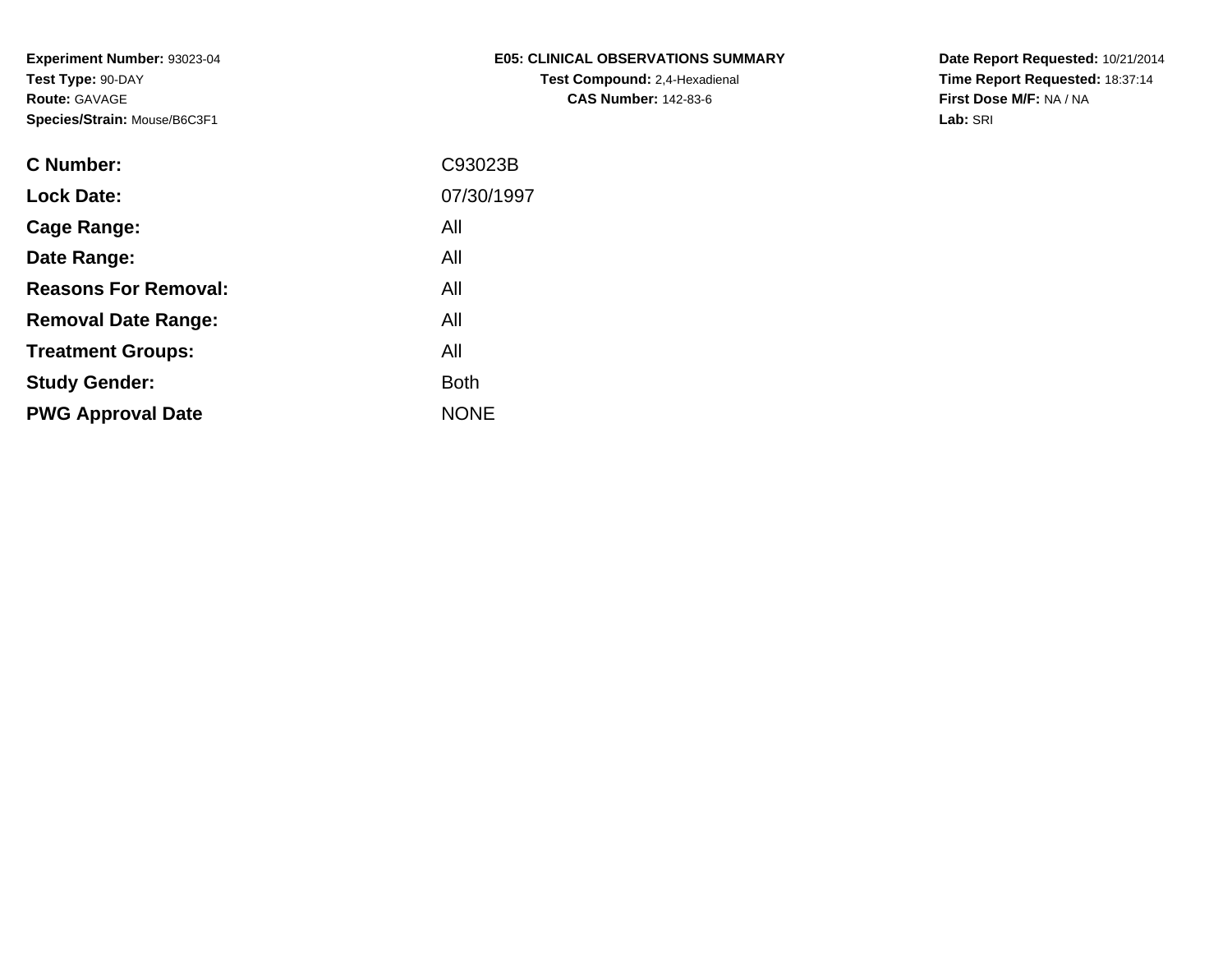## **E05: CLINICAL OBSERVATIONS SUMMARYTest Compound:** 2,4-Hexadienal **CAS Number:** 142-83-6

**Date Report Requested:** 10/21/2014**Time Report Requested:** 18:37:14**First Dose M/F:** NA / NA**Lab:** SRI

**SEX :FEMALE WEEK: 14**

 $\overline{\phantom{0}}$ 

| <b>OBSERVATIONS</b> | $\bf{0}$        | <b>MG/KG/DY</b> | 7.5             | <b>MG/KG/DY</b> | 15              | <b>MG/KG/DY</b> | 30              | <b>MG/KG/DY</b> |
|---------------------|-----------------|-----------------|-----------------|-----------------|-----------------|-----------------|-----------------|-----------------|
|                     | <b>CURRENT*</b> | TOTAL+          | <b>CURRENT*</b> | TOTAL+          | <b>CURRENT*</b> | TOTAL+          | <b>CURRENT*</b> | <b>TOTAL+</b>   |
| Mass                | 0/0             | 1/10            | 0/0             | 0/10            | 0/0             | 0/10            | 0/0             | 0/10            |
| Torso/Dorsal        |                 | <b>DAY 43</b>   |                 |                 |                 |                 |                 |                 |
| Mass                | 0/0             | 1/10            | 0/0             | 0/10            | 0/0             | 0/10            | 0/0             | 0/10            |
| Torso/Lateral       |                 | <b>DAY 29</b>   |                 |                 |                 |                 |                 |                 |

\* ANIMALS WITH OBSERVATION IN CURRENT PERIOD / TOTAL ANIMALS OBSERVED IN CURRENT PERIOD (WITHIN 7 DAYS OF RUN DATE)

+ ROW 1 = CUMULATIVE NO. OF ANIMALS WITH OBSERVATION / TOTAL ANIMALS STARTED ON STUDYROW 2 = DAY OF ONSET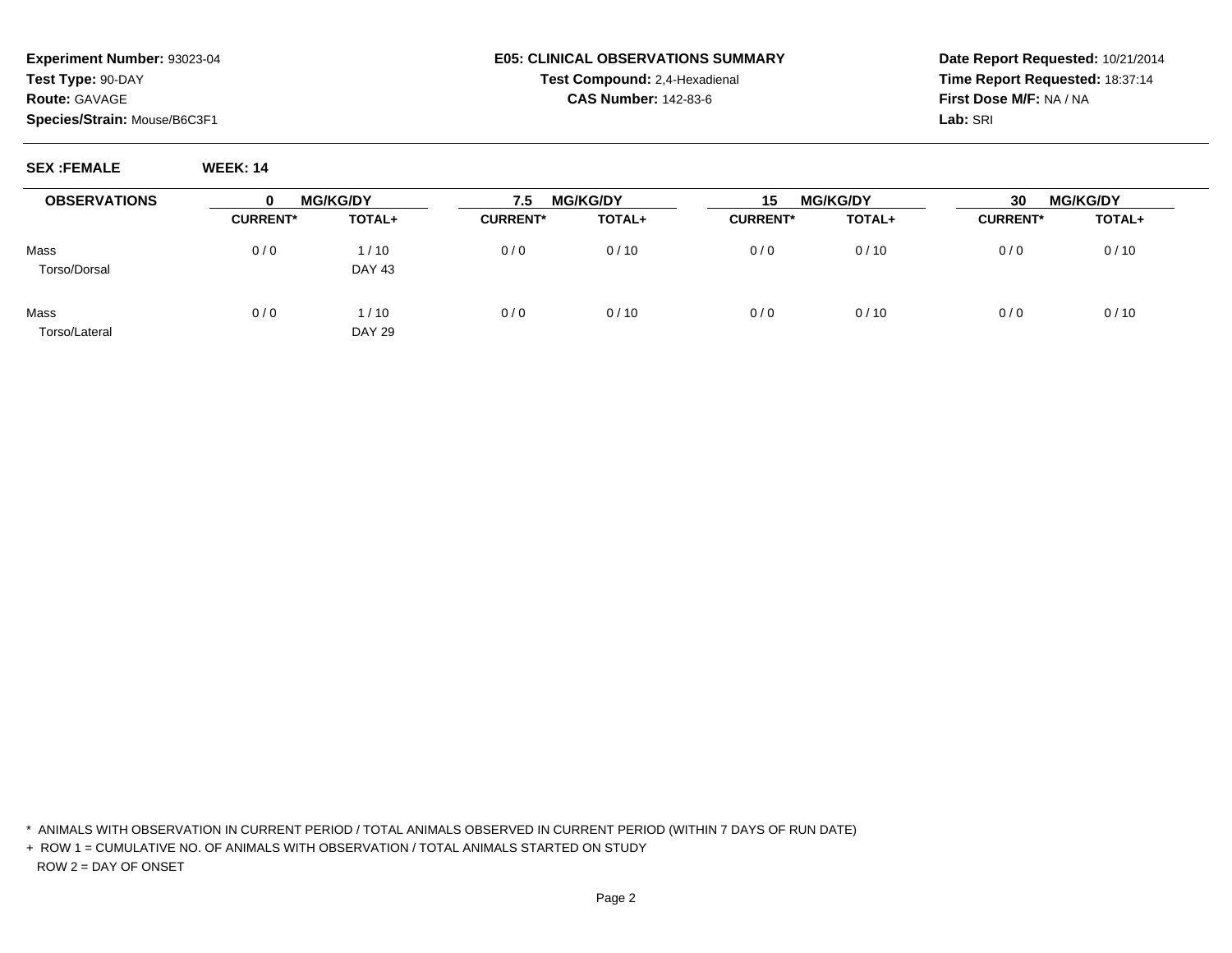## **E05: CLINICAL OBSERVATIONS SUMMARYTest Compound:** 2,4-Hexadienal **CAS Number:** 142-83-6

**Date Report Requested:** 10/21/2014**Time Report Requested:** 18:37:14**First Dose M/F:** NA / NA**Lab:** SRI

**SEX :FEMALE WEEK: 14**

| <b>OBSERVATIONS</b>   | <b>MG/KG/DY</b><br>60 |        | <b>MG/KG/DY</b><br>120 |               |
|-----------------------|-----------------------|--------|------------------------|---------------|
|                       | <b>CURRENT*</b>       | TOTAL+ | <b>CURRENT*</b>        | <b>TOTAL+</b> |
| Mass<br>Torso/Dorsal  | 0/0                   | 0/10   | 0/0                    | 0/10          |
| Mass<br>Torso/Lateral | 0/0                   | 0/10   | 0/0                    | 0/10          |

\* ANIMALS WITH OBSERVATION IN CURRENT PERIOD / TOTAL ANIMALS OBSERVED IN CURRENT PERIOD (WITHIN 7 DAYS OF RUN DATE)

+ ROW 1 = CUMULATIVE NO. OF ANIMALS WITH OBSERVATION / TOTAL ANIMALS STARTED ON STUDYROW 2 = DAY OF ONSET